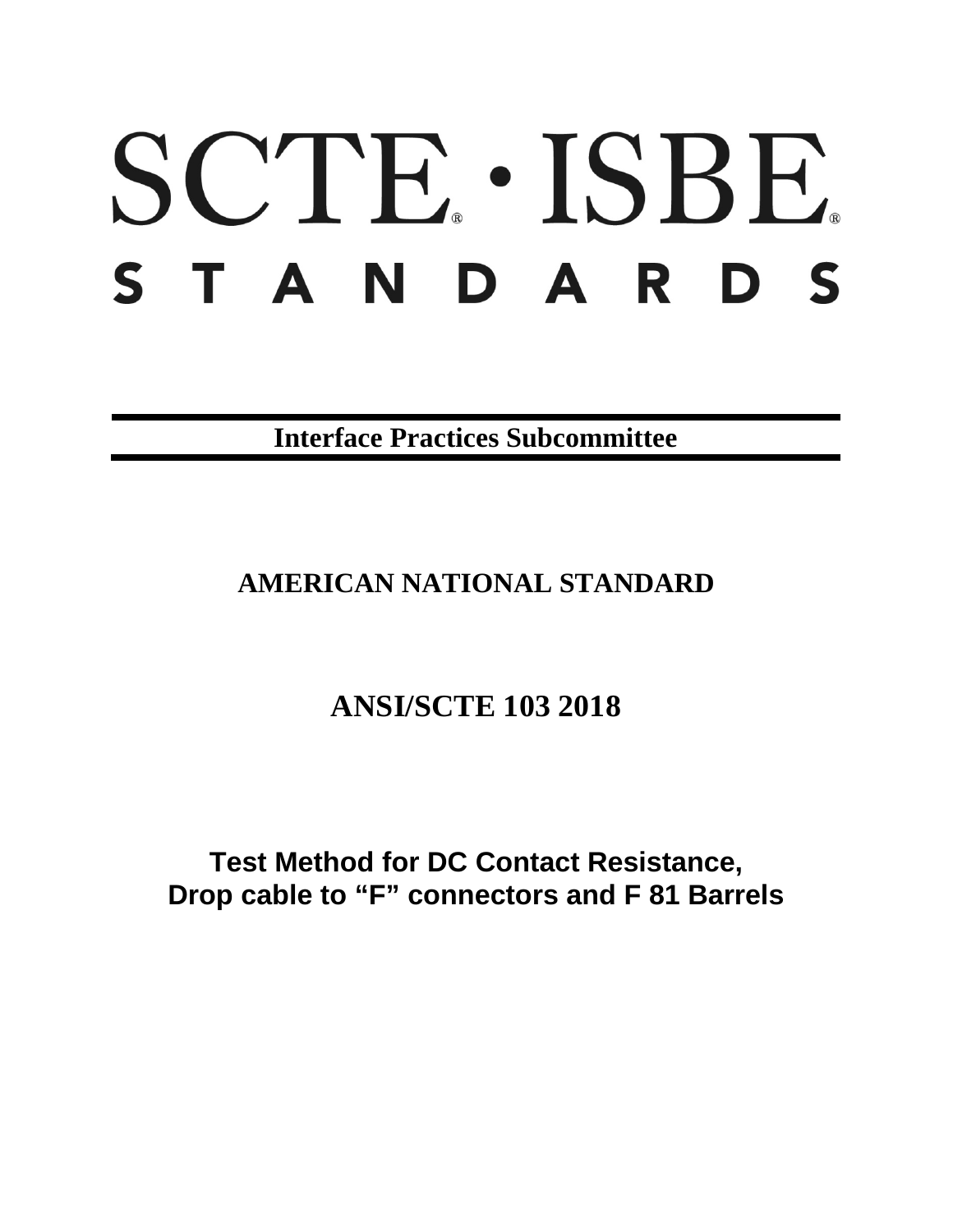### **NOTICE**

The Society of Cable Telecommunications Engineers (SCTE) / International Society of Broadband Experts (ISBE) Standards and Operational Practices (hereafter called "documents") are intended to serve the public interest by providing specifications, test methods and procedures that promote uniformity of product, interchangeability, best practices and ultimately the longterm reliability of broadband communications facilities. These documents shall not in any way preclude any member or non-member of SCTE•ISBE from manufacturing or selling products not conforming to such documents, nor shall the existence of such standards preclude their voluntary use by those other than SCTE•ISBE members.

SCTE•ISBE assumes no obligations or liability whatsoever to any party who may adopt the documents. Such adopting party assumes all risks associated with adoption of these documents, and accepts full responsibility for any damage and/or claims arising from the adoption of such documents.

Attention is called to the possibility that implementation of this document may require the use of subject matter covered by patent rights. By publication of this document, no position is taken with respect to the existence or validity of any patent rights in connection therewith. SCTE•ISBE shall not be responsible for identifying patents for which a license may be required or for conducting inquiries into the legal validity or scope of those patents that are brought to its attention.

Patent holders who believe that they hold patents which are essential to the implementation of this document have been requested to provide information about those patents and any related licensing terms and conditions. Any such declarations made before or after publication of this document are available on the SCTE•ISBE web site at [http://www.scte.org.](http://www.scte.org/)

All Rights Reserved

© Society of Cable Telecommunications Engineers, Inc. 2018 140 Philips Road Exton, PA 19341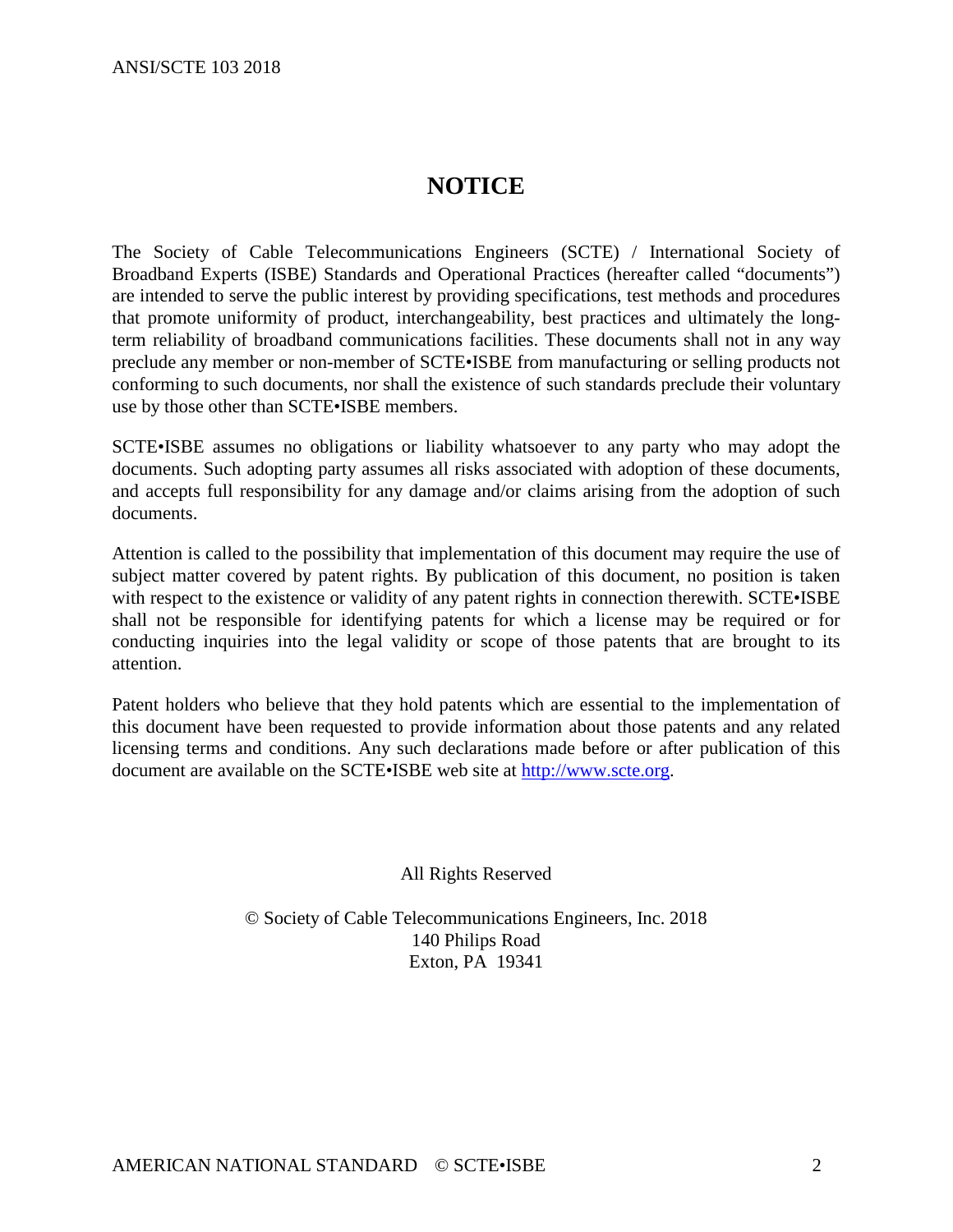#### **TABLE OF CONTENTS**

| 1.0 |  |
|-----|--|
| 2.0 |  |
| 3.0 |  |
| 4.0 |  |
| 5.0 |  |
| 6.0 |  |
| 7.0 |  |
| 8.0 |  |
| 9.0 |  |
|     |  |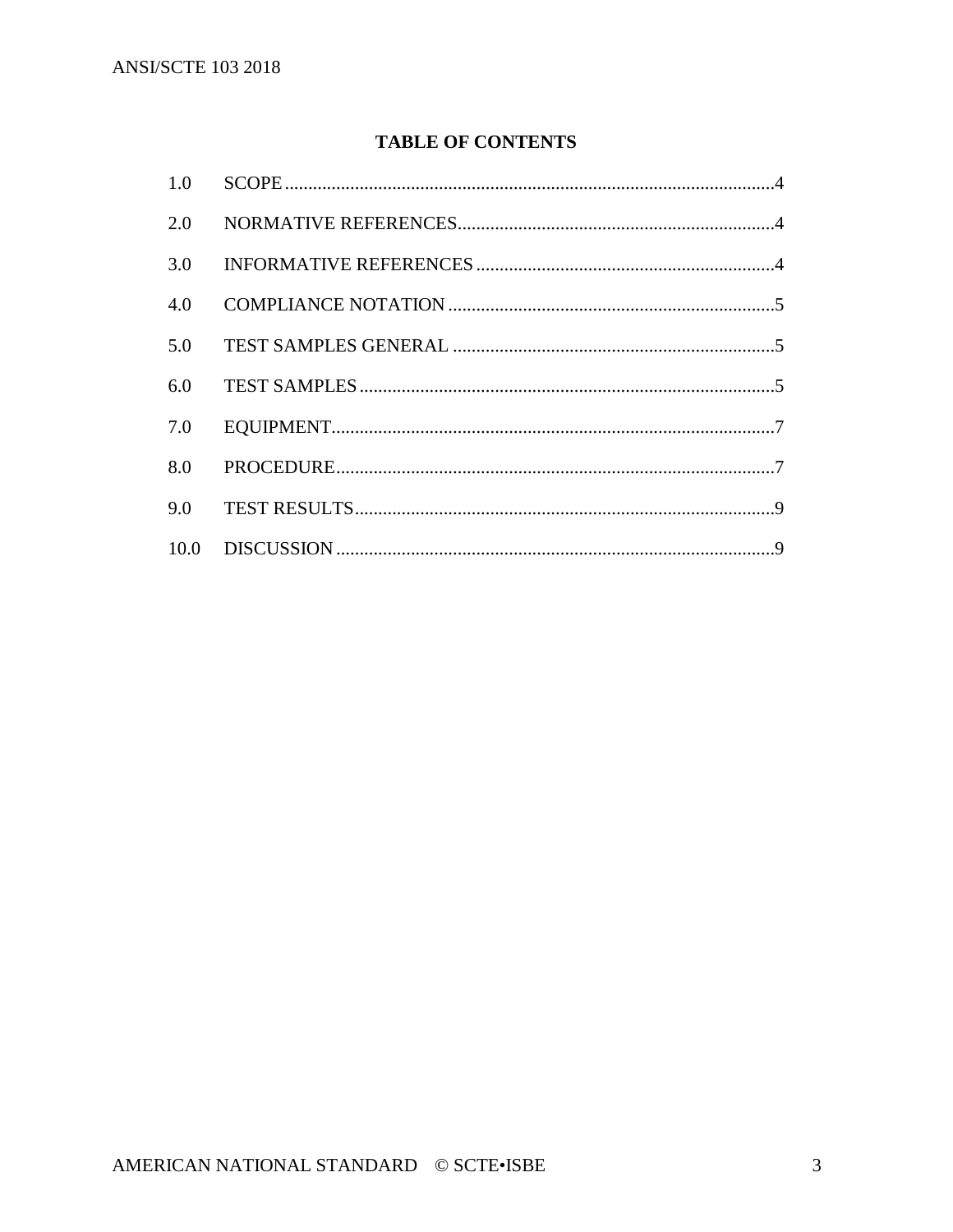#### <span id="page-3-0"></span>**1.0 SCOPE**

This document is identical to SCTE 103 2012 except for informative components which may have been updated such as the title page, NOTICE text, headers and footers. No normative changes have been made to this document.

The purpose of this test procedure is to measure the contact resistance or intimacy of contact between an F connector and the drop cable shield (outer conductor contact resistance) or the cable center conductor and the F81 barrel (inner conductor contact resistance.). This method is used to evaluate the tendency for unwanted high-resistance contacts. Depending on the application, high resistance contacts may cause excessive energy losses, overheating and possibly, in Cable Telecommunications systems, common path distortions. In any case however, it is most desirable to have contact resistance as close to zero as possible.

#### <span id="page-3-1"></span>**2.0 NORMATIVE REFERENCES**

The following documents contain provisions, which, through reference in this text, constitute provisions of this standard. At the time of subcommittee approval, the editions indicated were valid. All standards are subject to revision, and parties to agreement based on this standard are encouraged to investigate the possibility of applying the most recent editions of the documents listed below.

- 2.1 ANSI/SCTE 74 2011: Specification for Braided 75 Ohm Flexible RF Coaxial Drop Cable.
- 2.2 ANSI/SCTE 123 2011: Specification for "F" Connector, Male, Feed-Through.
- 2.3 ANSI/SCTE 124 2011: Specification for "F" Connector, Male, Pin Type.
- 2.4 ANSI/SCTE 155 2008: Indoor "F" Female to "F" Female Inline Splice.

#### <span id="page-3-2"></span>**3.0 INFORMATIVE REFERENCES**

The following documents may provide valuable information to the reader but are not required when complying with this standard.

3.1 ANSI/SCTE 44 2010: Test Method for DC Loop Resistance.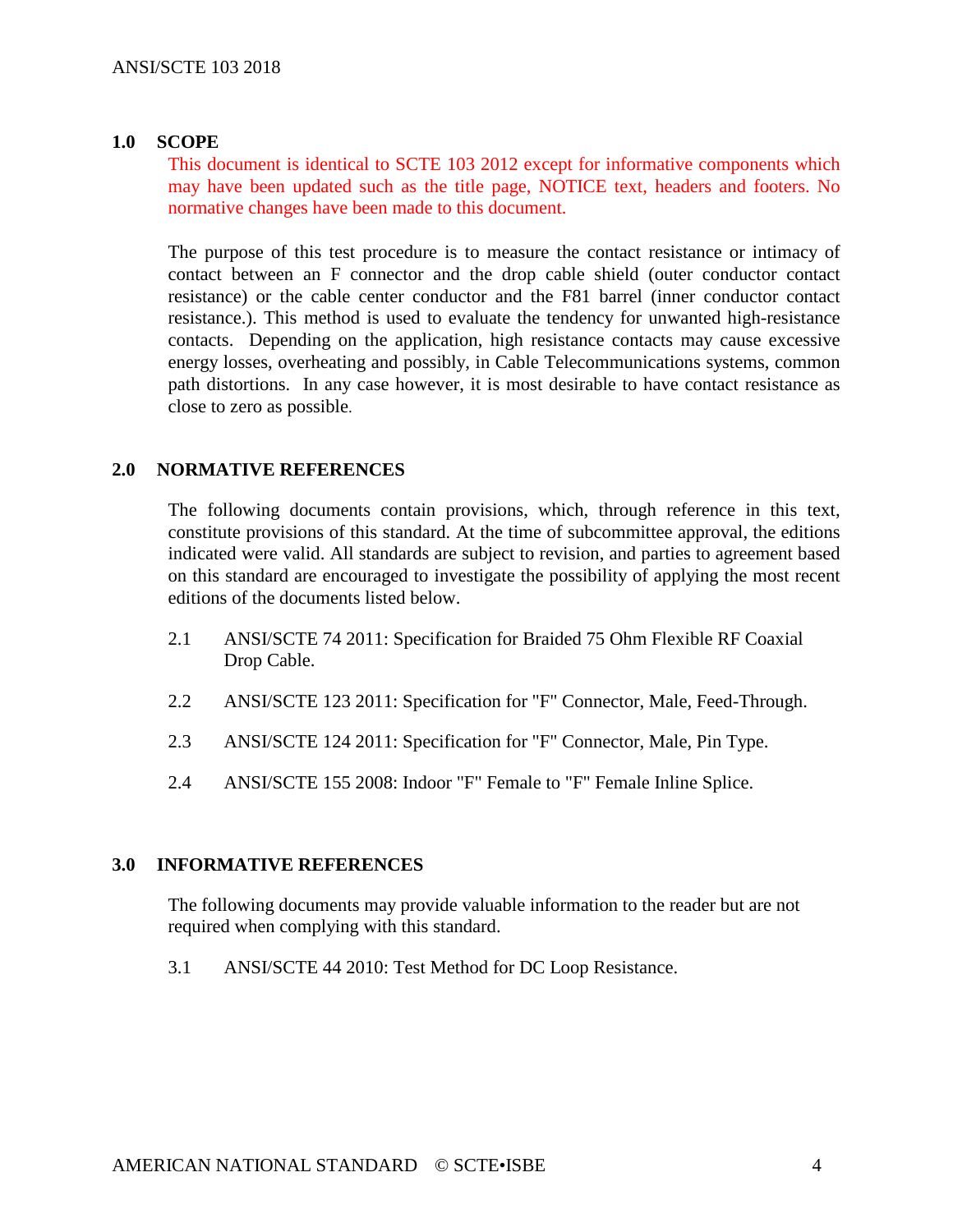#### <span id="page-4-0"></span>**4.0 COMPLIANCE NOTATION**

| "SHALL"      | This word or the adjective "REQUIRED" means that the item is an          |  |  |
|--------------|--------------------------------------------------------------------------|--|--|
|              | absolute requirement of this specification.                              |  |  |
| "SHALL NOT"  | This phrase means that the item is an absolute prohibition of this       |  |  |
|              | specification.                                                           |  |  |
| "SHOULD"     | This word or the adjective "RECOMMENDED" means that there may            |  |  |
|              | exist valid reasons in particular circumstances to ignore this item, but |  |  |
|              | the full implications should be understood and the case carefully        |  |  |
|              | weighted before choosing a different course.                             |  |  |
| "SHOULD NOT" | This phrase means that there may exist valid reasons in particular       |  |  |
|              | circumstances when the listed behavior is acceptable or even useful,     |  |  |
|              | but the full implications should be understood and the case carefully    |  |  |
|              | weighed before implementing any behavior described with this label.      |  |  |
| " $MAX"$     | This word or the adjective "OPTIONAL" means that this item is truly      |  |  |
|              | optional. One vendor may choose to include the item because a            |  |  |
|              | particular marketplace requires it or because it enhances the product,   |  |  |
|              | for example; another vendor may omit the same item.                      |  |  |

#### <span id="page-4-1"></span>**5.0 TEST SAMPLES GENERAL**

- 5.1 Cable used for testing should meet the requirements of ANSI/SCTE 74.
- 5.2 "F" Male Connectors used for test should meet the requirements of ANSI/SCTE 123 or ANSI/SCTE 124.
- 5.3 "F" Female inline splices should meet the requirements of ANSI/SCTE 155.

#### <span id="page-4-2"></span>**6.0 TEST SAMPLES**

#### 6.1 CONNECTOR TO SHIELD CONTACT

Cable for the test sample should be cut to  $12" \pm 0.125"$  long. The male "F" connector should be installed onto one end of the cable using the manufacturer's recommended instructions and tools. The inline "F" female splice should be installed on the "F" Male Connector and tightened to manufacturer recommendations.

 $2" \pm 0.125"$  of the jacket on the non-connectorized end shall be removed.

The test sample may be pre-conditioned prior to testing, i.e., temperature cycled, humidity cycled, etc.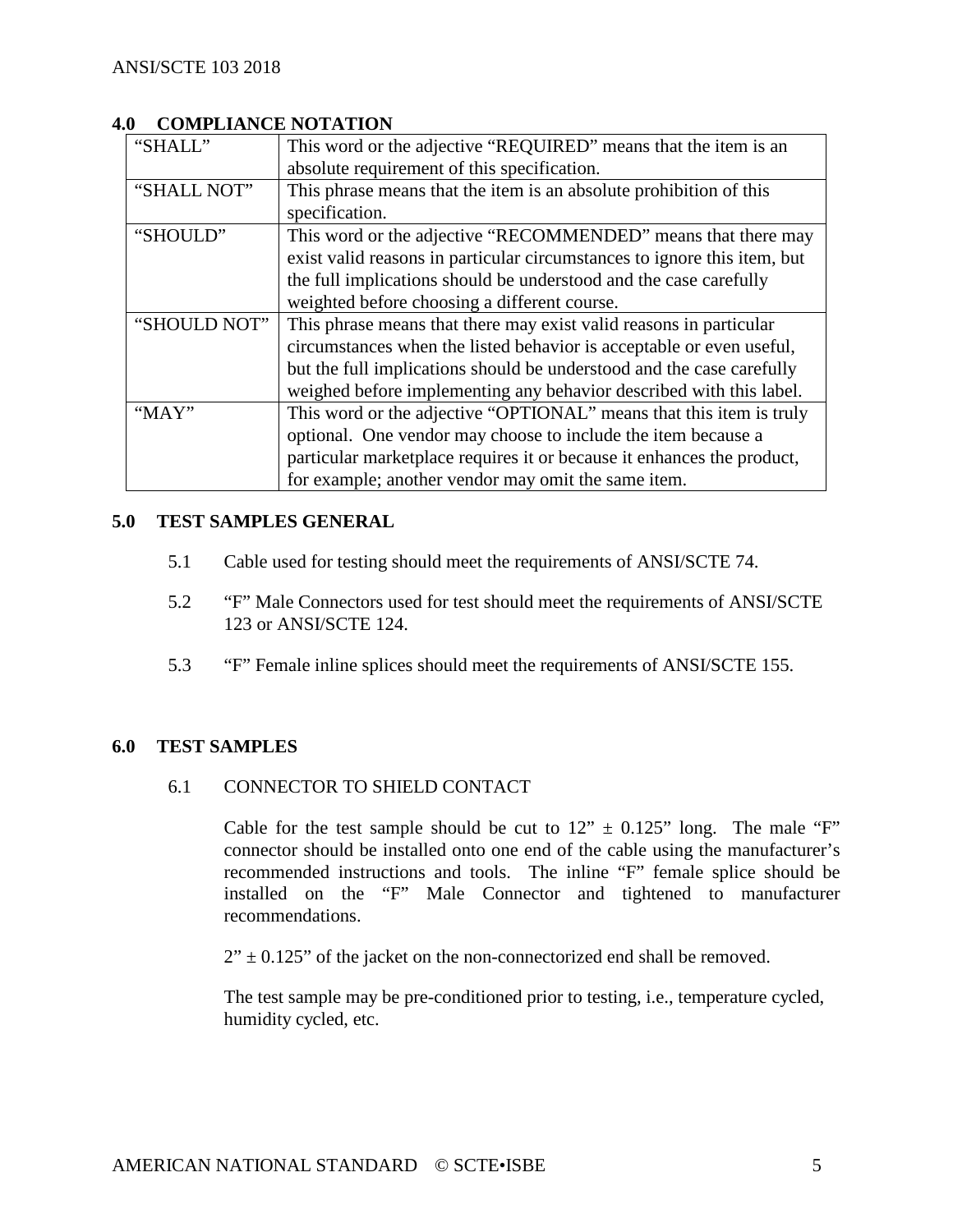#### 6.2 CONNECTOR TO CENTER CONDUCTOR CONTACT

Cable for the test sample should be two samples  $12'' \pm 0.125''$  long each. The "F Male connectors should be installed onto one end of each cable using the manufacturer's recommended instruction and tools. Install the connectorized samples on the inline "F" female splice and tighten to manufacturers recommendations.

 $2'' \pm 0.125''$  of the jacket, outer shield(s) and dielectric shall be removed to cleanly expose the center conductor on each non-connectorized end.

The test sample may be pre-conditioned prior to testing, i.e., temperature cycled, humidity cycled, etc.

#### 6.3 SHIELD, CONNECTOR AND CENTER CONDUCTOR CONTACT (LOOP)

Cable for the test sample should be cut to  $12" \pm 0.125"$  long. A "F" Male connector should be installed onto one end of the cable using manufacturer recommended instruction and tools. The "F" female splice should be installed into the F-Connector and tightened to manufacturer recommendations. A jumper should be constructed to connect between the outer surface of the F Female splice and the center contact of the splice. It may be useful to use a length of 18 AWG, solid copper wire with an appropriately sized lug soldered onto one end, attached to the threaded portion of the splice and the other end inserted into the center contact..

 $2" \pm 0.125"$  of the jacket on the non-connectorized end shall be removed

The exposed braid should be folded back over the jacket.

1.5 " +/- 0.125" of the dielectric should be removed to cleanly expose the center conductor.

The test sample may be pre-conditioned prior to testing, i.e., temperature cycled, humidity cycled, etc.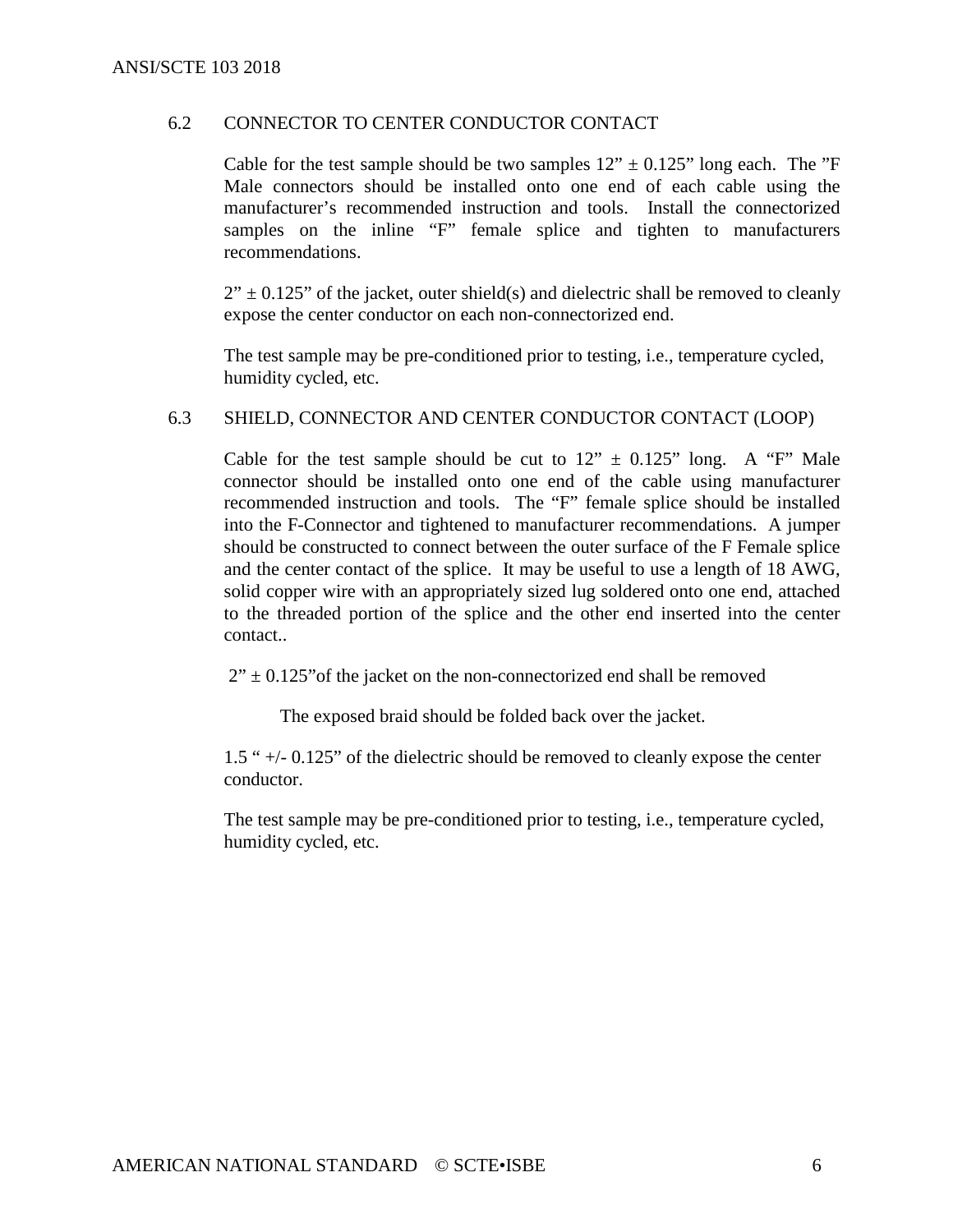#### <span id="page-6-0"></span>**7.0 EQUIPMENT**

- 7.1 Ammeter Capable of measuring 0 10 Amperes with a full-scale accuracy of 2% maximum, CEN-TECH Model number P37772 or equivalent.
- 7.2 Digital Multimeter Capable of measuring the voltage range with an accuracy of 1% maximum, Fluke DMM Model number 5050A or equivalent.
- 7.3 DC Power supply capable of delivering current up to 10 Amperes, with a fullscale accuracy of 2% maximum, EPSCO DC power supply Model Number EFB 15 or equivalent.
- 7.4 Load tester, 500 Ampere Chicago Electric Model 91129 or equivalent

#### <span id="page-6-1"></span>**8.0 PROCEDURE**

Turn on the test equipment and allow an adequate warm up period in accordance with the equipment manufacturers instructions. Ensure surface oxides and films that are in the paths of contact be kept to a minimum for stability of test results.

#### 8.1 CONNECTOR TO SHIELD CONTACT

The intent of the setup is to pass steps of 2, 4 and 6 amperes through the cable shield, the cable-to-connector interface and the connector and measure the voltage drop across the interface.

One alligator clip from the DC Power supply shall be placed on the threaded portion of the inline splice, the other alligator clip shall be placed on the cable outer conductor. It may be desirable to twist the braid wires together in order to provide better contact.

One alligator clip from the Voltmeter shall be placed on the threaded portion of the inline splice, the other alligator clip shall be placed on the cable outer conductor.

Currents of 2, 4 and 6 amperes shall be delivered for a period of one minute each or until the current stabilizes, whichever is shorter. Voltage drop measurements shall be taken and the resulting resistance calculated and recorded. The contact resistance shall be calculated from the following equation:

$$
R_{contact} = \frac{Measure dVoltag e Drop}{Current}
$$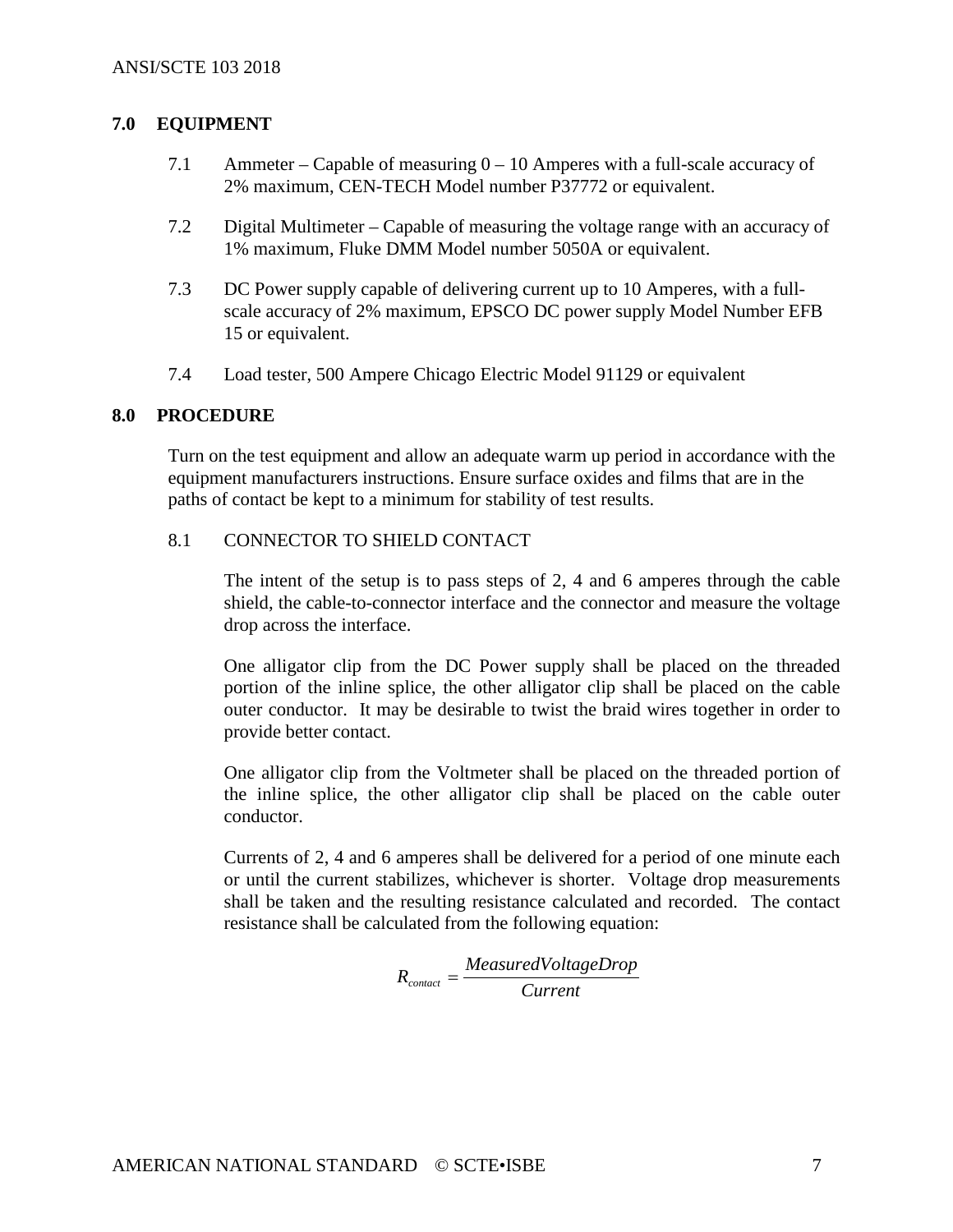#### 8.2 CONNECTOR TO CENTER CONDUCTOR CONTACT

The intent of the setup is to pass steps of 2, 4 and 6 amperes through the cable center conductor, the connector and the cable-to-connector interface and measure the voltage drop across the interface.

The alligator clips from the DC Power supply shall be placed on each of the twounconnectorized cable center conductor ends of the test sample.

Similarly, the alligator clips from the Voltmeter shall be placed on each of the two-unconnectorized cable center conductor ends of the test sample.

Currents of 2, 4 and 6 amperes shall be delivered for a period of one minute each or until the current stabilizes, whichever is shorter. Voltage drop measurements shall be taken and the resulting resistance calculated and recorded. The Contact resistance shall be calculated from the following equation:

$$
R_{\text{contact}} = \frac{Measured VoltageDrop}{Current}
$$

#### 8.3 SHIELD, CONNECTOR AND CENTER CONDUCTOR CONTACT (LOOP)

Depending on the particular test equipment (voltmeter, ohmmeter and DC power supply.) The ammeter shall be place in series in the circuit and the voltmeter shall be placed in parallel. The intent of the setup is to pass steps of 2, 4 and 6 amperes through the cable shield, the cable-to-connector interface, the connector and the cable center conductor and measure the voltage drop across the interface of interest.

One alligator clip from the DC Power supply shall be placed on the exposed cable center conductor and the other alligator clip shall be placed on the cable outer conductor. It may be desirable to twist the braid wires together in order to provide better contact.

One alligator clip from the Voltmeter shall be placed on the exposed cable center conductor and the other alligator clip shall be placed on the cable outer conductor.

Currents of 2, 4 and 6 amperes shall be delivered for a period of one minute each or until the current stabilizes, whichever is shorter. Voltage drop measurements shall be taken and the resulting resistance calculated and recorded. The Calculated contact resistance shall be calculated from the following equation:

$$
R_{\text{contact}} = \frac{Measured VoltageDrop}{Current}
$$